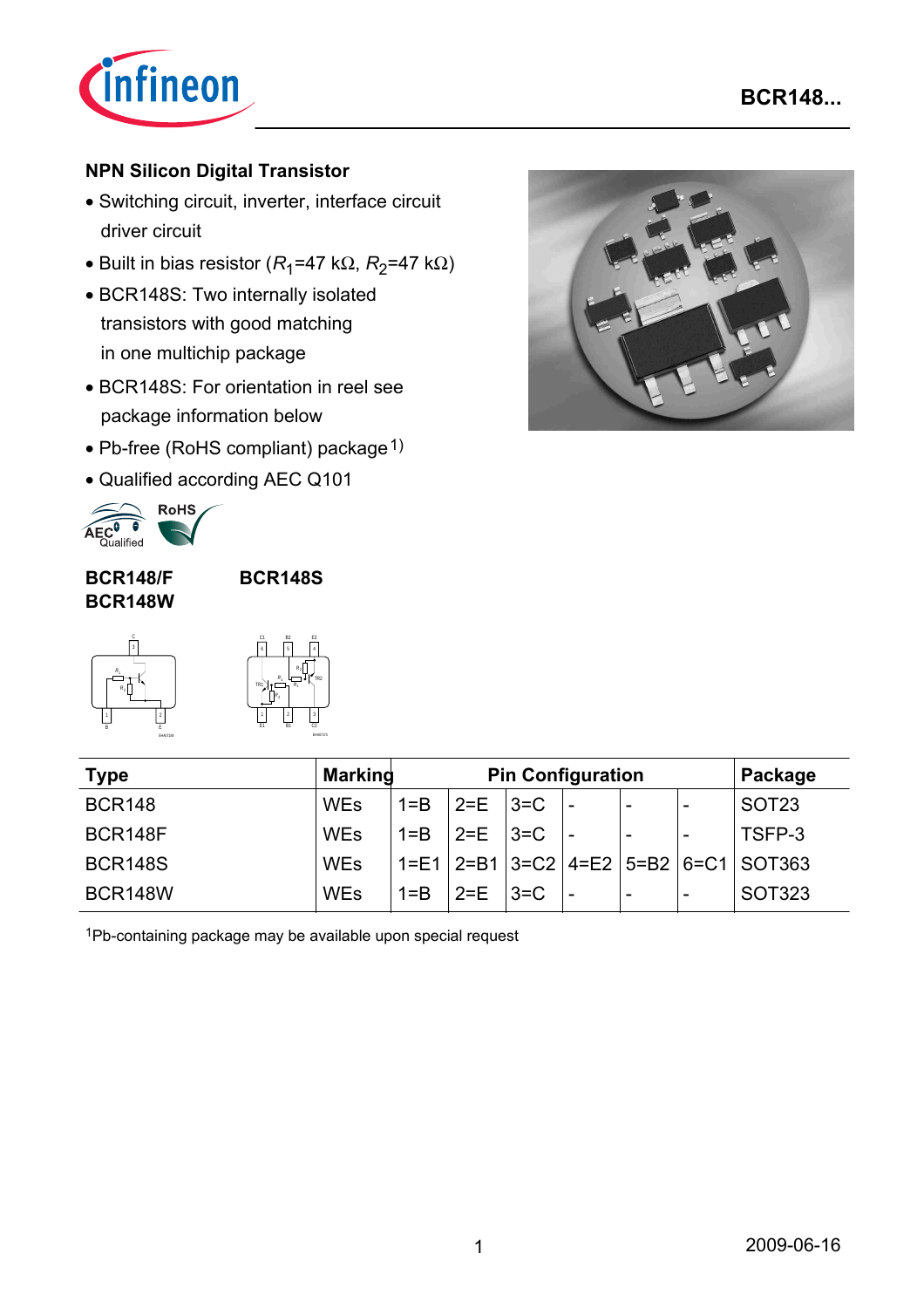

#### **Maximum Ratings**

| <b>Parameter</b>                 | <b>Symbol</b>       | <b>Value</b> | <b>Unit</b> |
|----------------------------------|---------------------|--------------|-------------|
| Collector-emitter voltage        | $V_{\text{CEO}}$    | 50           | V           |
| Collector-base voltage           | $V_{\text{CBO}}$    | 50           |             |
| Input forward voltage            | $V_{i(fwd})$        | 80           |             |
| Input reverse voltage            | $V_{i(rev)}$        | 10           |             |
| Collector current                | $I_{\rm C}$         | 100          | mA          |
| Total power dissipation-         | $P_{\text{tot}}$    |              | mW          |
| BCR148, $T_S \le 102^{\circ}$ C  |                     | 200          |             |
| BCR148F, $T_S \le 128^{\circ}$ C |                     | 250          |             |
| BCR148S, $T_S \le 115^{\circ}$ C |                     | 250          |             |
| BCR148W, $T_S \le 124$ °C        |                     | 250          |             |
| Junction temperature             | Ti                  | 150          | $^{\circ}C$ |
| Storage temperature              | $\tau_{\text{stg}}$ | $-65150$     |             |
| Thampal Daalatan.                |                     |              |             |

#### **Thermal Resistance**

| <b>Parameter</b>                         | Symbol     | <b>Value</b> | <b>Unit</b> |
|------------------------------------------|------------|--------------|-------------|
| Junction - soldering point <sup>1)</sup> | $R_{thJS}$ |              | <b>K/W</b>  |
| <b>BCR148</b>                            |            | $\leq 240$   |             |
| BCR148F                                  |            | $\leq 90$    |             |
| <b>BCR148S</b>                           |            | $\leq 140$   |             |
| <b>BCR148W</b>                           |            | $≤ 105$      |             |

<sup>1</sup>For calculation of  $R_{thJA}$  please refer to Application Note Thermal Resistance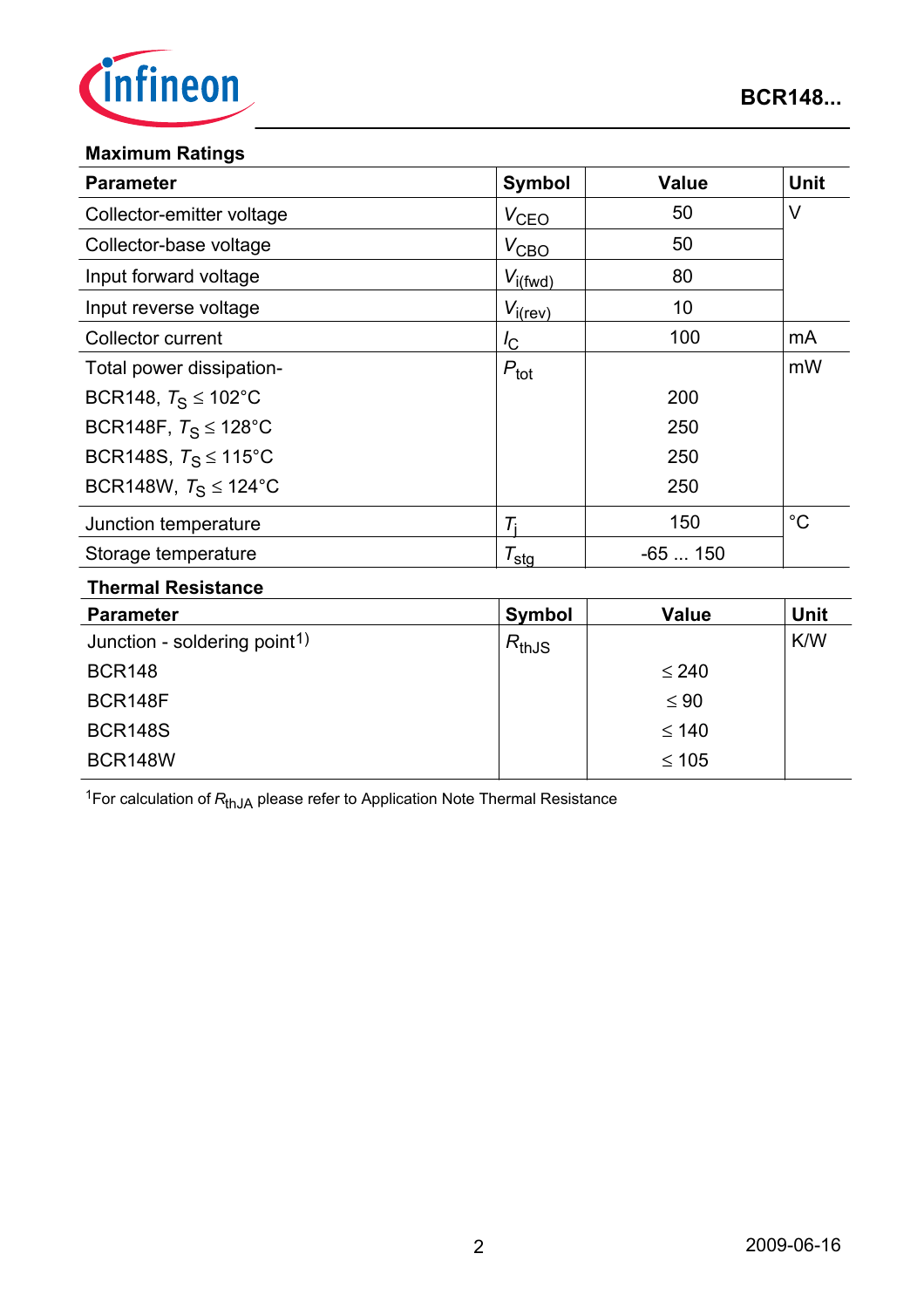

| $\mu$ . The property is the $\mu$ and $\mu$ and $\mu$ and $\mu$ and $\mu$ and $\mu$<br><b>Parameter</b> | <b>Symbol</b>  |              | <b>Values</b> |                          |                          |  |
|---------------------------------------------------------------------------------------------------------|----------------|--------------|---------------|--------------------------|--------------------------|--|
|                                                                                                         |                | min.         | typ.          | max.                     |                          |  |
| <b>DC Characteristics</b>                                                                               |                |              |               |                          |                          |  |
| Collector-emitter breakdown voltage                                                                     | $V_{(BR)CEO}$  | 50           |               |                          | $\vee$                   |  |
| $I_{\rm C}$ = 100 µA, $I_{\rm B}$ = 0                                                                   |                |              |               |                          |                          |  |
| Collector-base breakdown voltage                                                                        | $V_{(BR)CBO}$  | 50           |               |                          |                          |  |
| $I_{\rm C}$ = 10 µA, $I_{\rm E}$ = 0                                                                    |                |              |               |                          |                          |  |
| Collector-base cutoff current                                                                           | $I_{CBO}$      |              |               | 100                      | nA                       |  |
| $V_{CB}$ = 40 V, $I_E$ = 0                                                                              |                |              |               |                          |                          |  |
| Emitter-base cutoff current                                                                             | $I_{EBO}$      |              |               | 164                      | μA                       |  |
| $V_{EB}$ = 10 V, $I_C$ = 0                                                                              |                |              |               |                          |                          |  |
| DC current gain <sup>1)</sup>                                                                           | $h_{FE}$       | 70           |               |                          | $\overline{\phantom{a}}$ |  |
| $I_C = 5$ mA, $V_{CE} = 5$ V                                                                            |                |              |               |                          |                          |  |
| Collector-emitter saturation voltage <sup>1)</sup>                                                      | $V_{CEsat}$    |              |               | 0.3                      | $\vee$                   |  |
| $I_C$ = 10 mA, $I_B$ = 0.5 mA                                                                           |                |              |               |                          |                          |  |
| Input off voltage                                                                                       | $V_{i(off)}$   | 0.8          |               | 1.5                      |                          |  |
| $I_{\rm C}$ = 100 µA, $V_{\rm CE}$ = 5 V                                                                |                |              |               |                          |                          |  |
| Input on voltage                                                                                        | $V_{i(0n)}$    | $\mathbf{1}$ |               | 3                        |                          |  |
| $I_{\rm C}$ = 2 mA, $V_{\rm CE}$ = 0.3 V                                                                |                |              |               |                          |                          |  |
| Input resistor                                                                                          | R <sub>1</sub> | 32           | 47            | 62                       | $k\Omega$                |  |
| <b>Resistor ratio</b>                                                                                   | $R_1/R_2$      | 0.9          | 1             | 1.1                      | $\blacksquare$           |  |
| <b>AC Characteristics</b>                                                                               |                |              |               |                          |                          |  |
| <b>Transition frequency</b>                                                                             | $f_{\rm T}$    |              | 100           | $\overline{\phantom{0}}$ | <b>MHz</b>               |  |
| $I_{\text{C}}$ = 10 mA, $V_{\text{CE}}$ = 5 V, $f$ = 100 MHz                                            |                |              |               |                          |                          |  |
| Collector-base capacitance                                                                              | $C_{cb}$       |              | 3             |                          | pF                       |  |
| $V_{CB}$ = 10 V, $f$ = 1 MHz                                                                            |                |              |               |                          |                          |  |

**Electrical Characteristics** at  $T_A = 25^\circ \text{C}$ , unless otherwise specified

1Pulse test:  $t < 300 \mu s$ ; D < 2%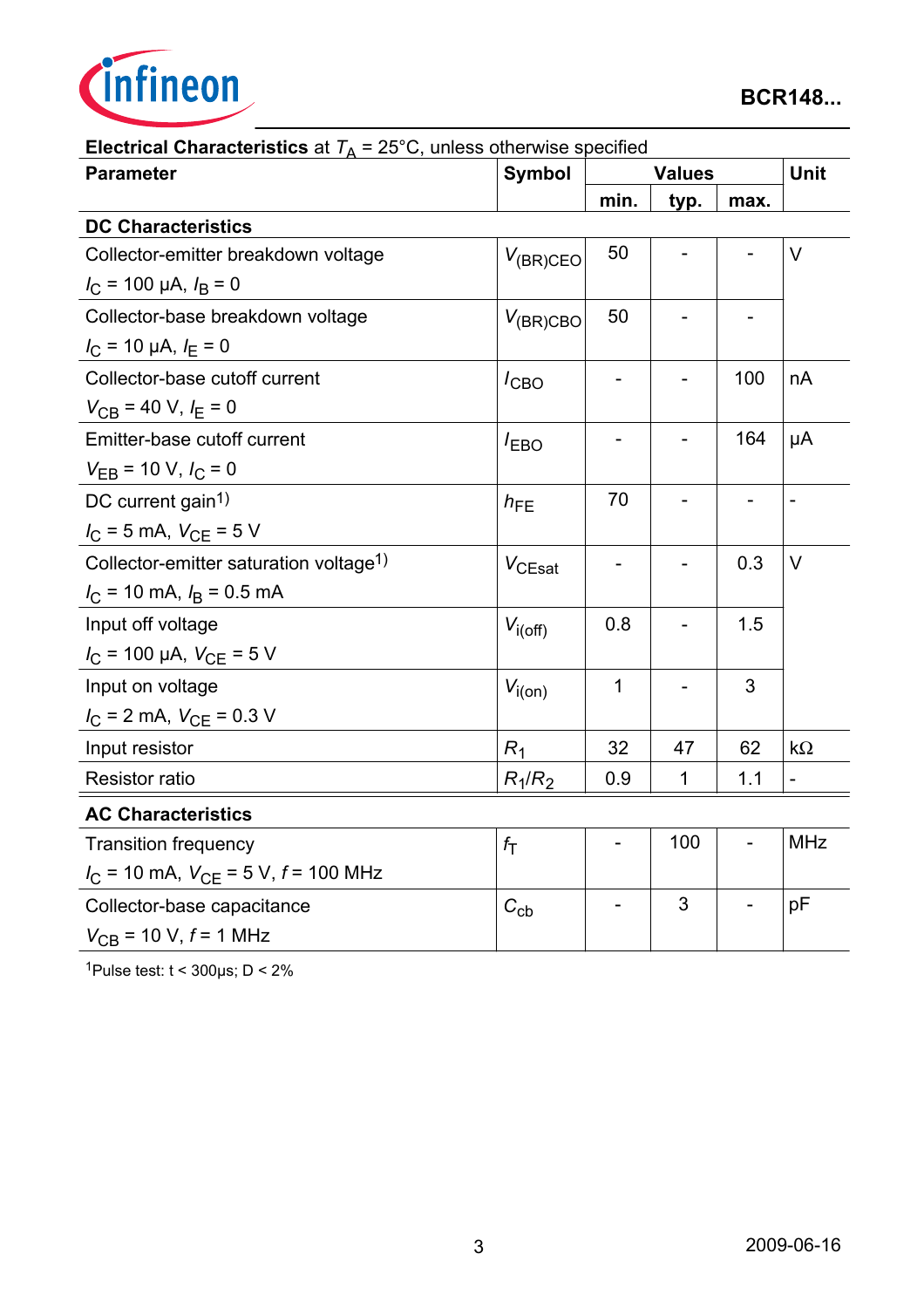

# **DC current gain**  $h_{FE} = f(l_C)$

*V*<sub>CE</sub> = 5V (common emitter configuration)



**Input on Voltage**  $Vi_{(on)} = f(I_C)$ *V*<sub>CE</sub> = 0.3V (common emitter configuration)



#### **Collector-emitter saturation voltage**

 $V_{\text{CEsat}} = f(I_C)$ ,  $I_C/I_B = 20$ 





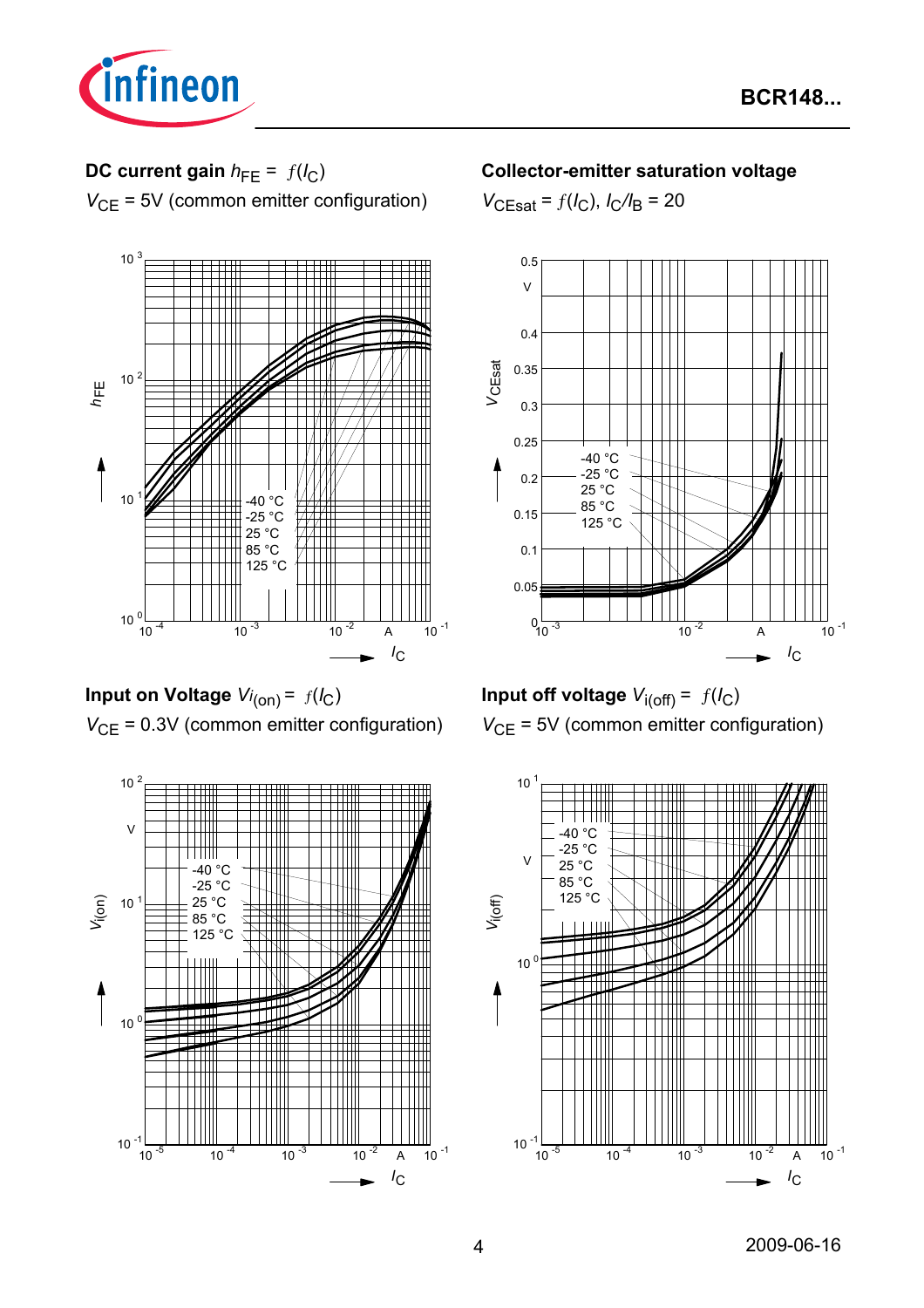

**Total power dissipation**  $P_{\text{tot}} = f(T_S)$ BCR148



**Total power dissipation**  $P_{\text{tot}} = f(T_S)$ BCR148S



# **Total power dissipation**  $P_{\text{tot}} = f(T_S)$ BCR148F



# **Total power dissipation**  $P_{\text{tot}} = f(T_S)$ BCR148W

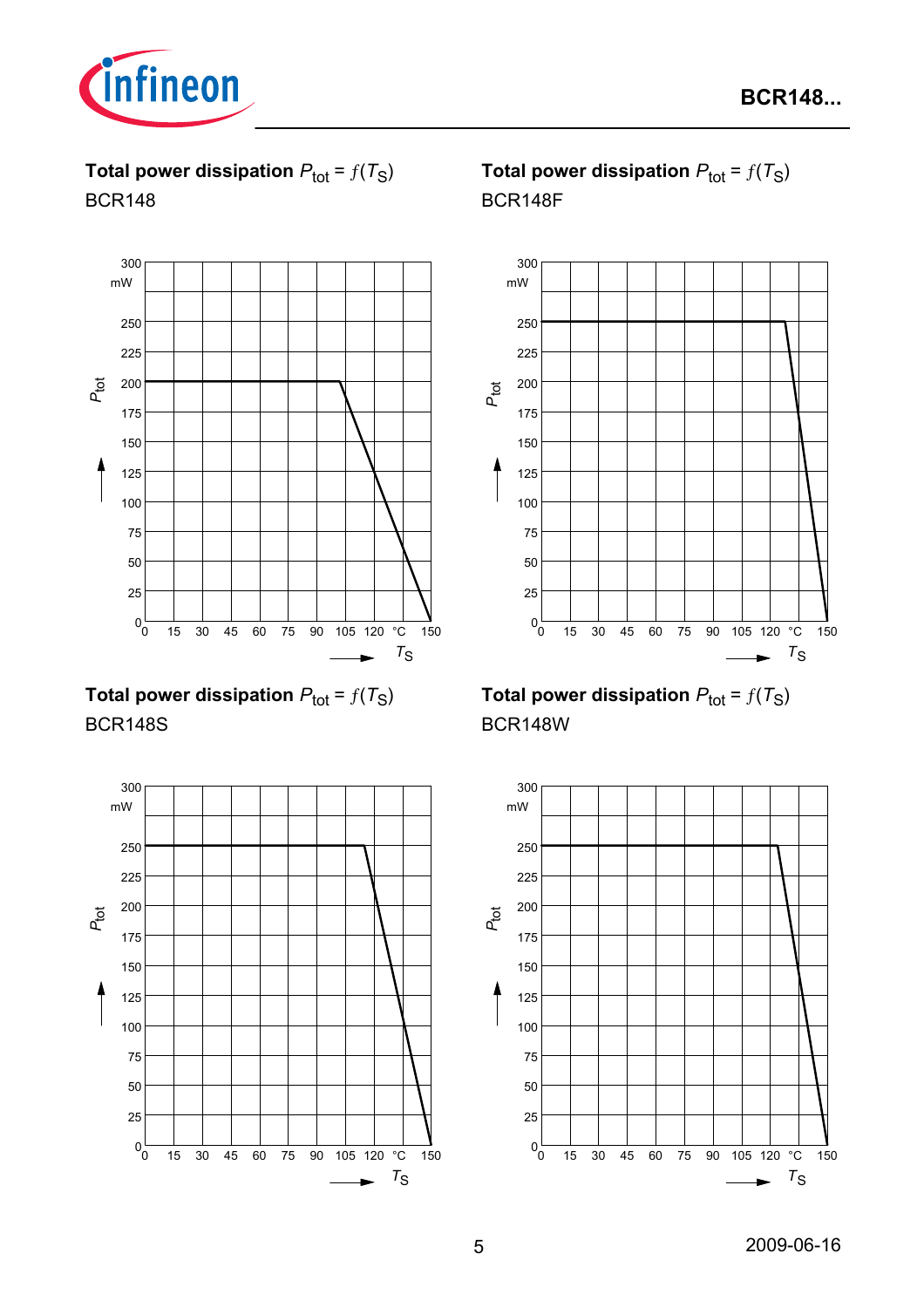



**Permissible Pulse Load** *R*thJS = ƒ(*t* p) BCR148



**Permissible Puls Load**  $R_{thJS} = f(t_p)$ BCR148F



#### **Permissible Pulse Load**

 $P_{\text{totmax}}/P_{\text{totDC}} = f(t_p)$ 

BCR148



# **Permissible Pulse Load**

 $P_{\text{totmax}}/P_{\text{totDC}} = f(t_p)$ BCR148F

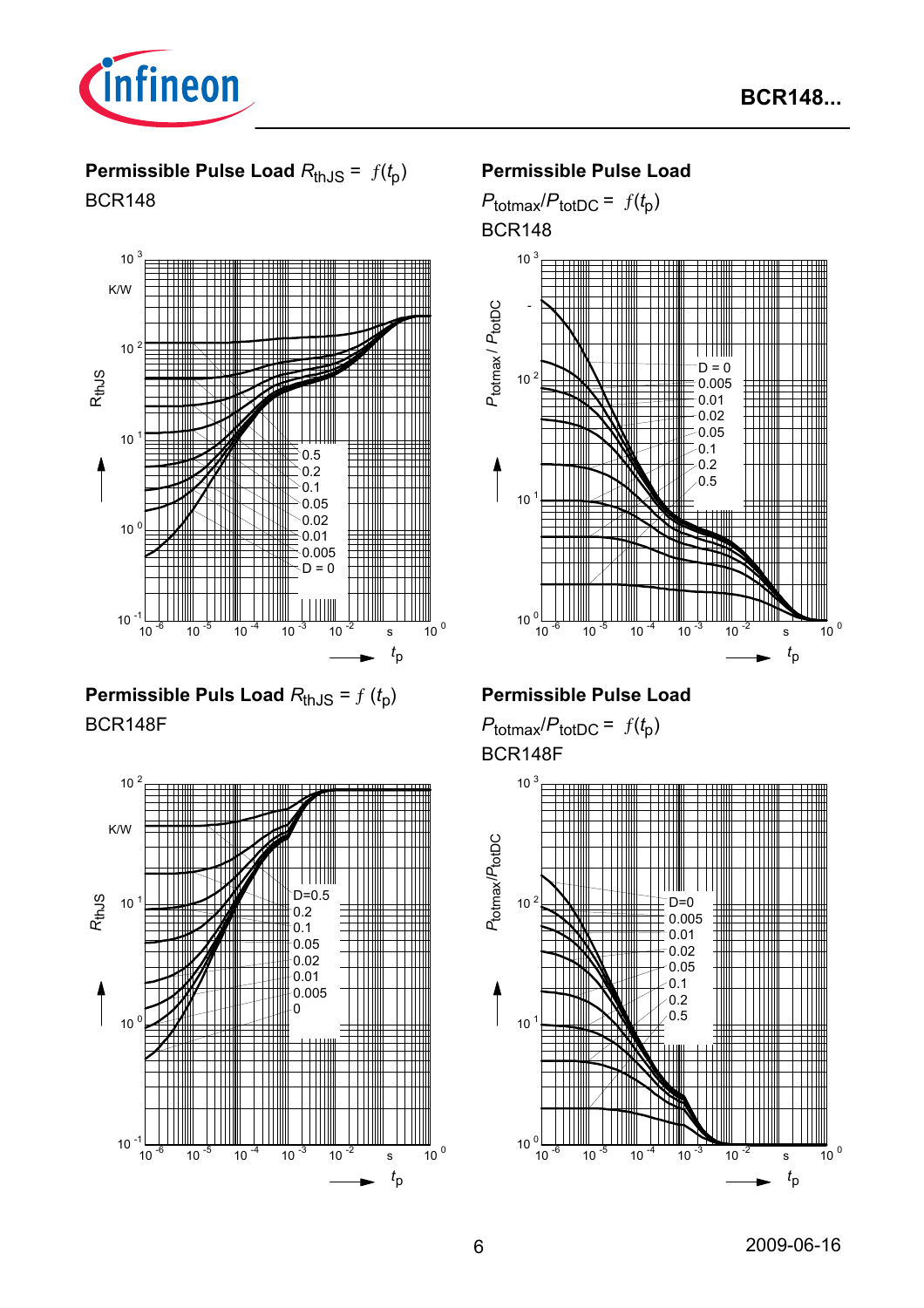

# **Permissible Puls Load**  $R_{thJS} = f(t_p)$ BCR148S



**Permissible Puls Load**  $R_{thJS} = f(t_p)$ BCR148W



## **Permissible Pulse Load**

 $P_{\text{totmax}}/P_{\text{totDC}} = f(t_p)$ BCR148S



## **Permissible Pulse Load**

 $P_{\text{totmax}}/P_{\text{totDC}} = f(t_p)$ BCR148W

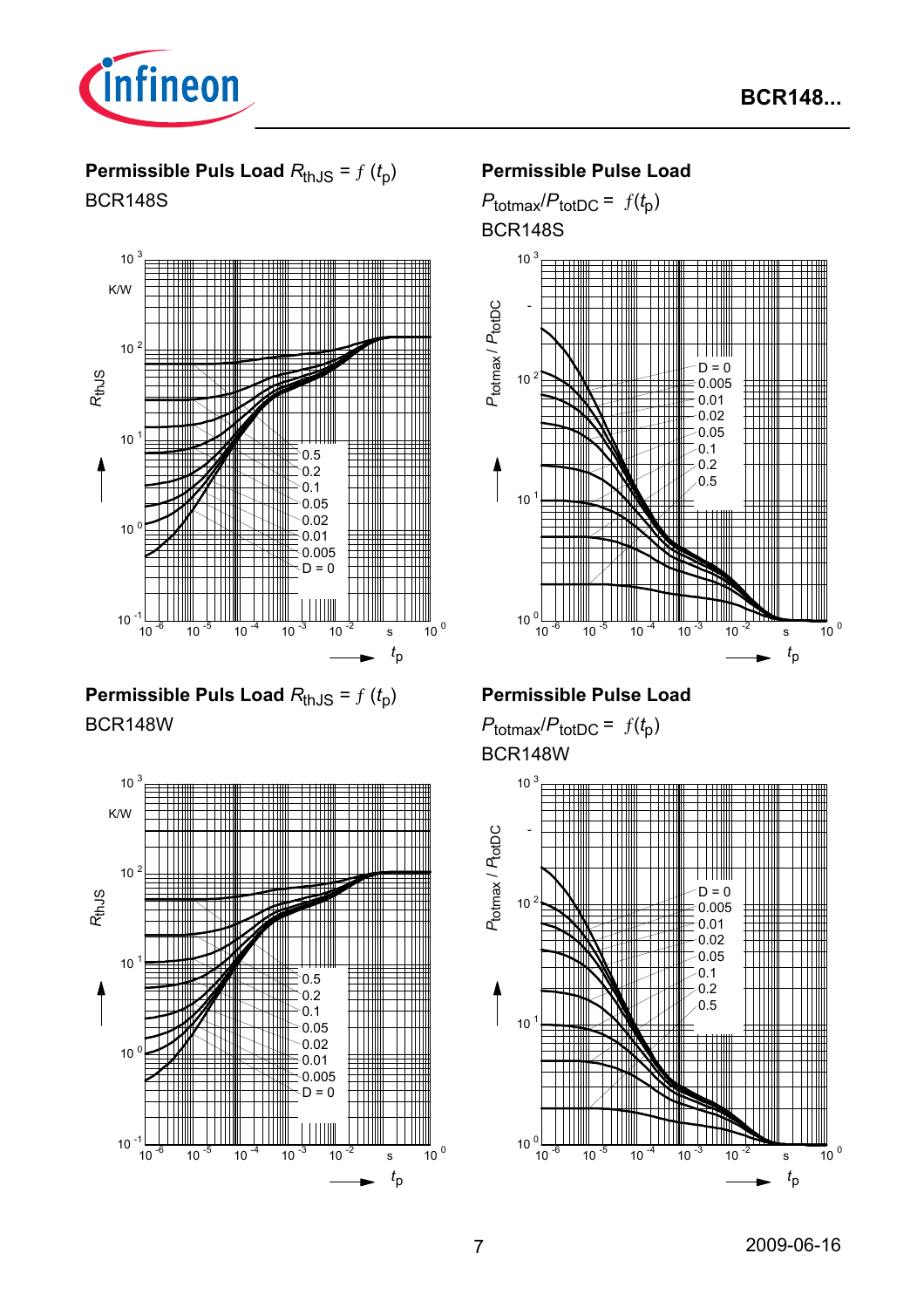

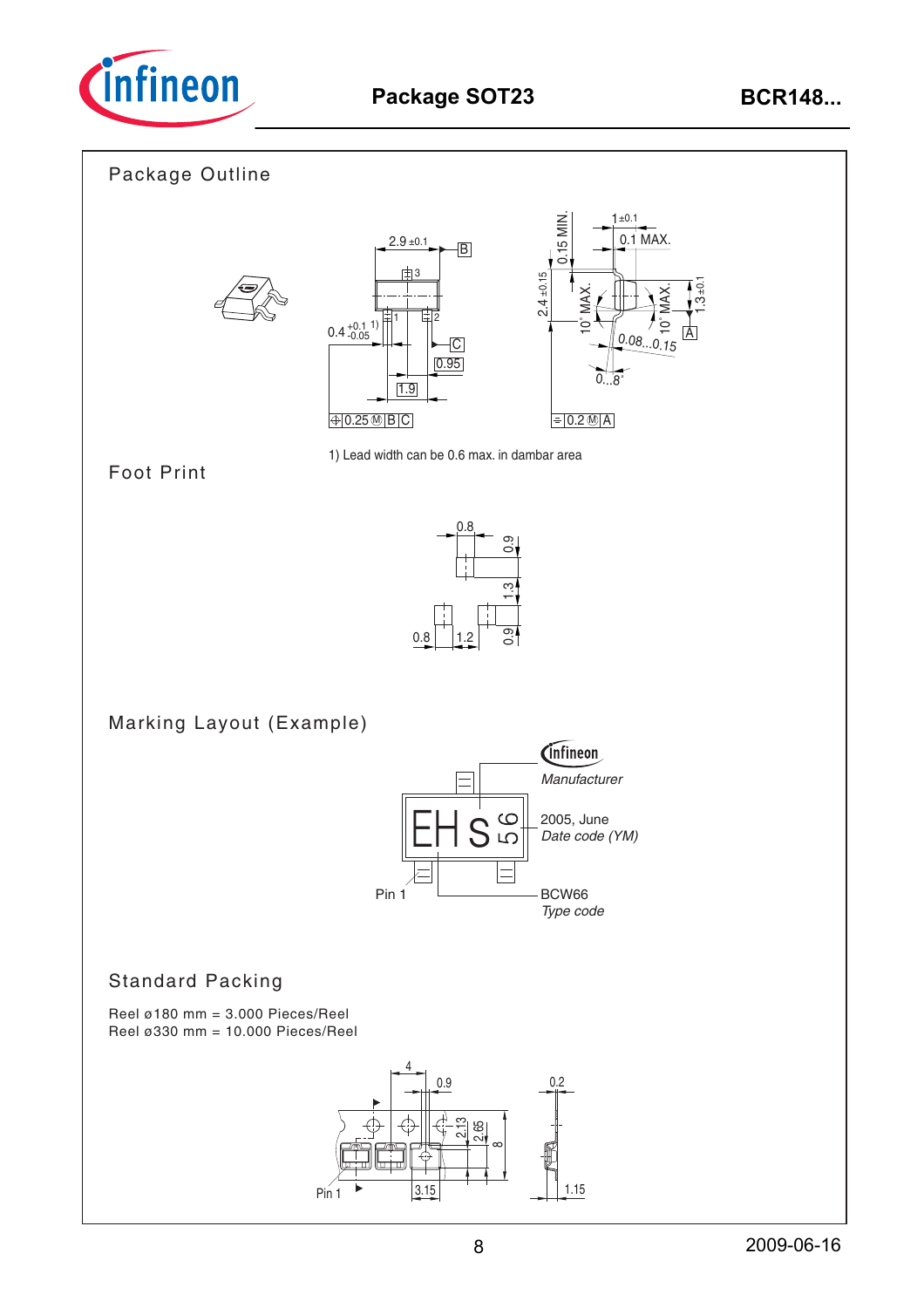

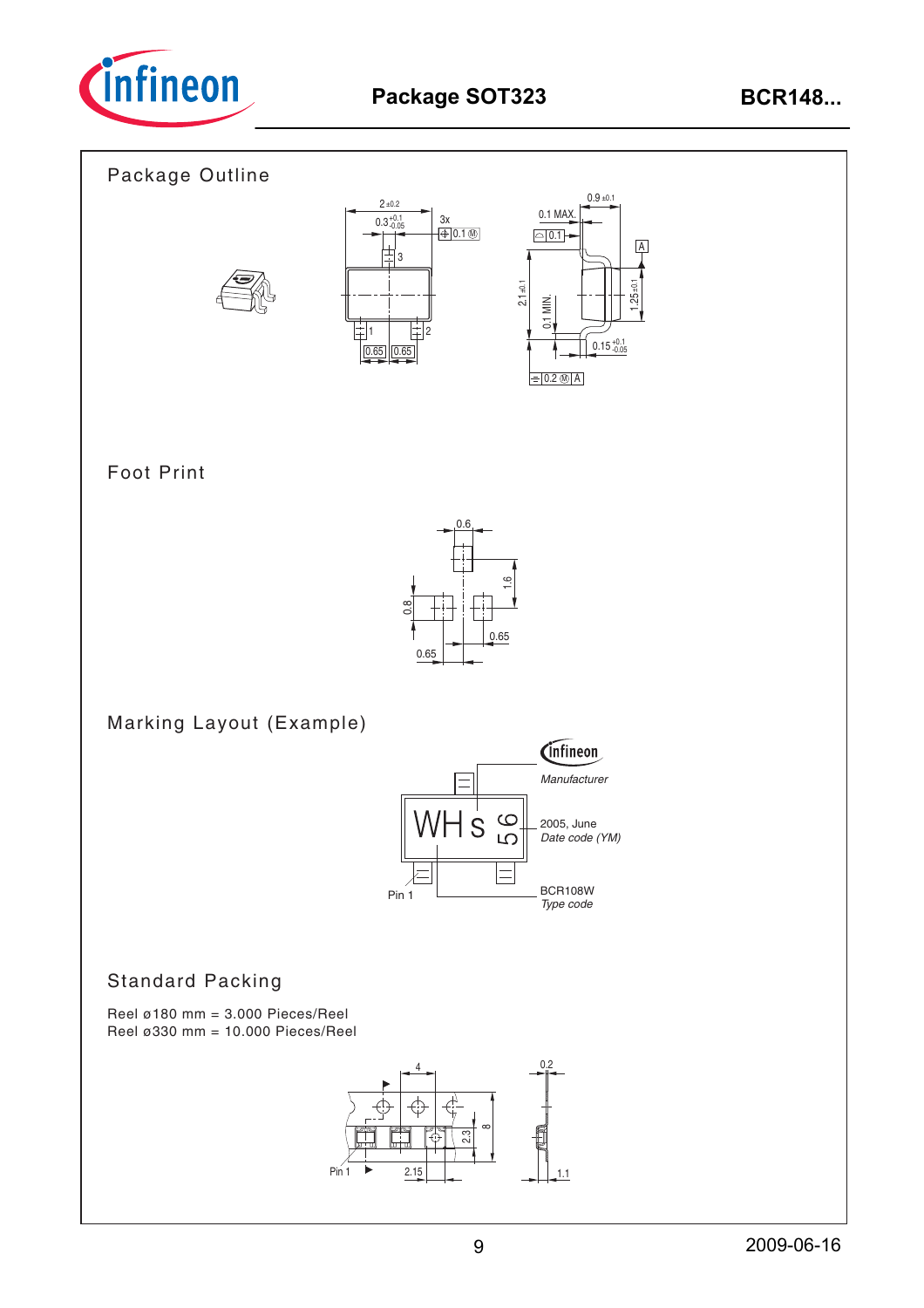

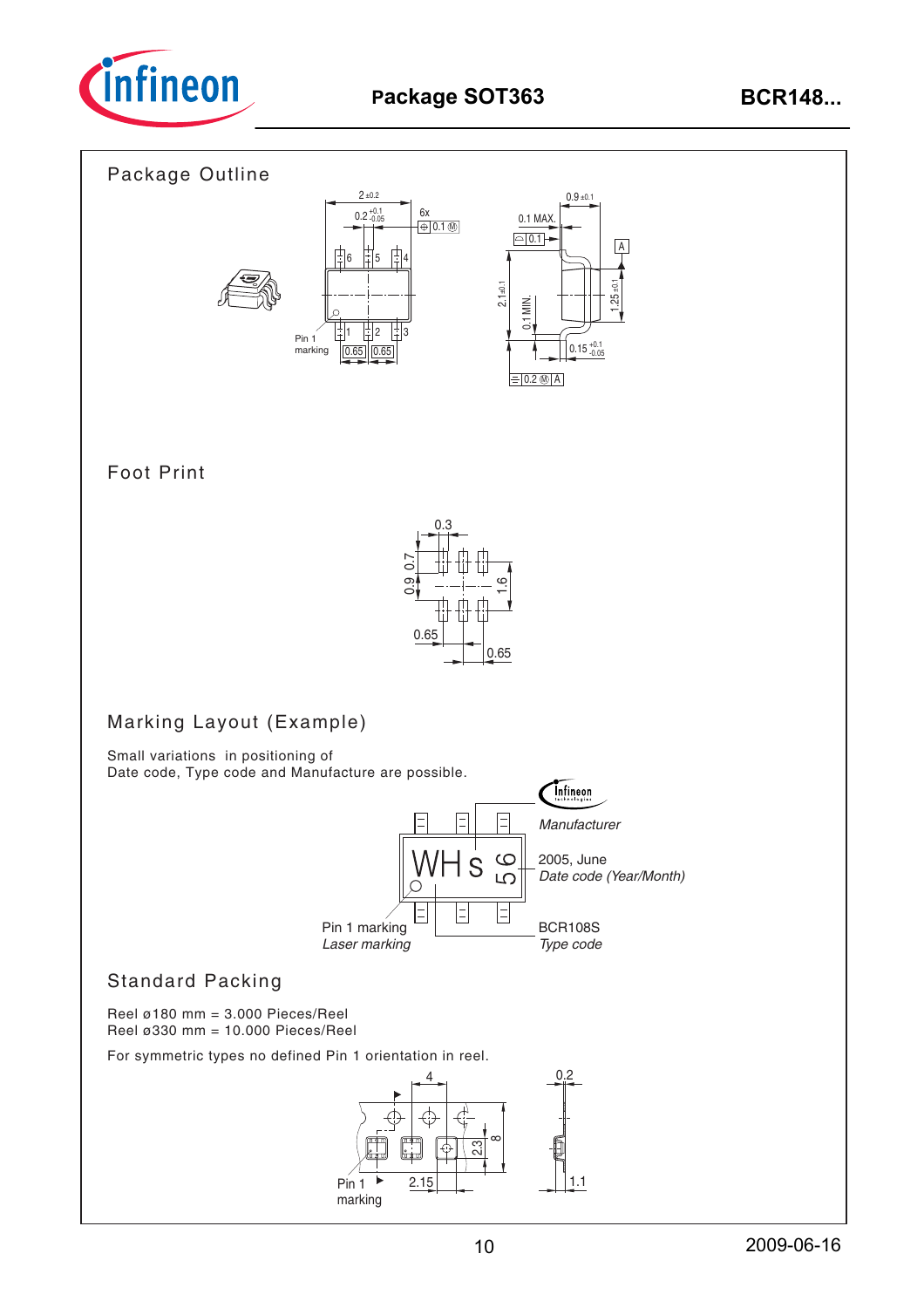







10˚ MAX.

 $0.15 \pm 0.05$ 

±0.05 0.<br>0.

# Foot Print



Marking Layout (Example)



# Standard Packing

Reel ø180 mm = 3.000 Pieces/Reel Reel ø330 mm = 10.000 Pieces/Reel